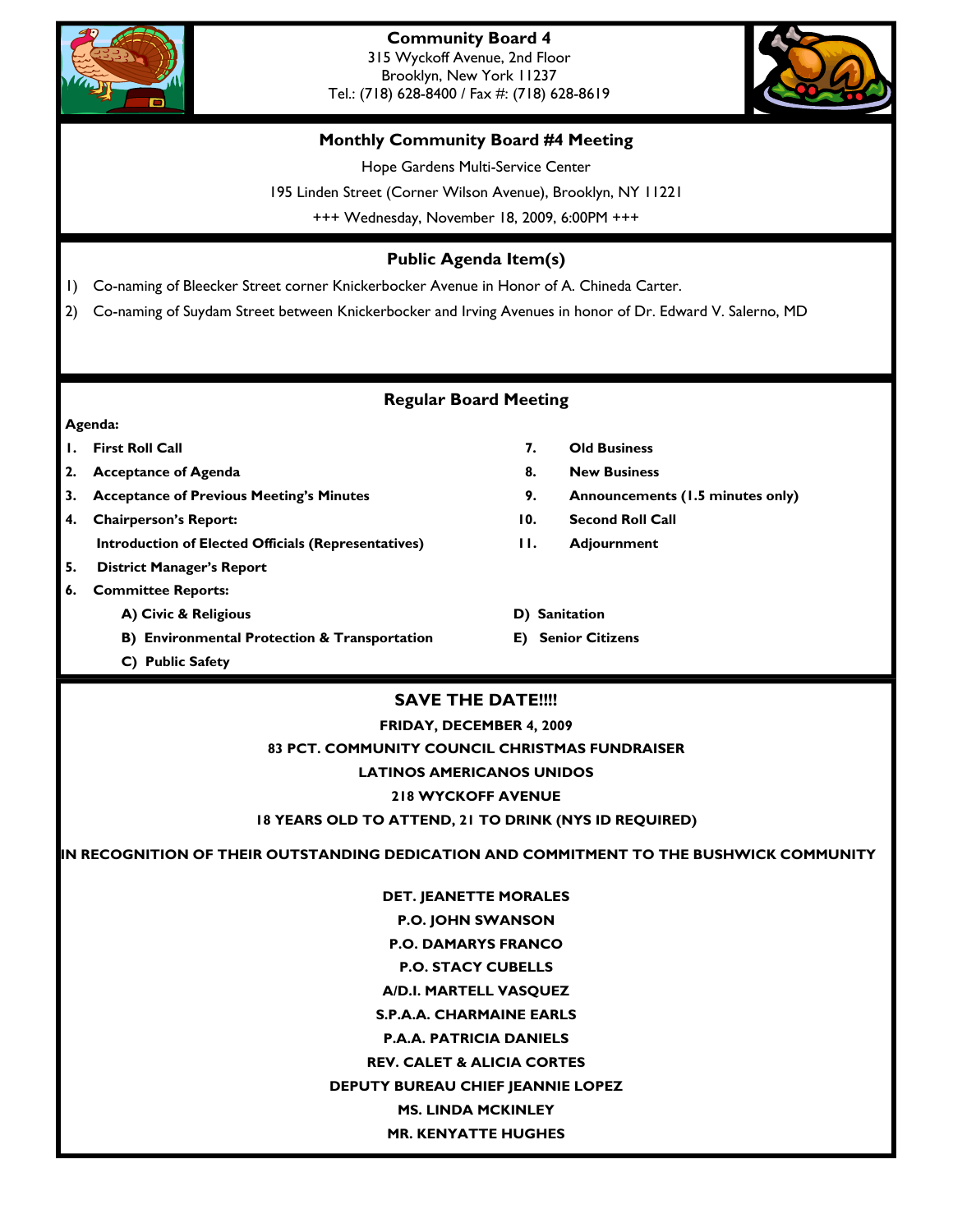



# **Community Service Society**

# **Financial Coaching Corps**

- ARE YOU IN NEED OF FINANCIAL COACHING?
- DO YOU NEED HELP IMPROVING YOUR CREDIT REPORT, SETTING UP A BUDGETOR MANAGING YOUR DEBT?

**Our Financial Coaches can assist you in developing the skills needed to manage money and gain** 

#### **financial stability.**

### **You can receive help in the following areas:**

- Setting Financial Goals
- Budgeting and Saving
- Opening a Bank Account
- Reviewing Credit Reports
- Prioritizing Debt
- Public Benefit and Tax Credit Screening

**For free assistance call (212) 614-5558** 

# **DON'T BE A TARGET**



Recently, we've had numerous cell phone thefts reported. The thefts of cell phones are occurring while you are **WALKING & TEXTING** or while you are occupied **dialing and talking.** Thieves know this is a perfect time to snatch your cell phone because you probably have your head down and are distracted and not paying attention.

- Try to avoid texting & talking and walking down the sidewalk or in parking lots. Wait until you're stationary and are around groups of people you know.
- Always walk carefully keep your head up and be alert. Don't let your guard down.
- If you do become a victim, immediately notify the police and try to get a good description.

**The above information is presented as a community service by the 83rd Precinct.** 

# **Garden Apprentice Program**

**Brooklyn Botanic Garden** 

# **OPEN HOUSE**

November 14, 1PM

RSVP required!

### **Applications due Dec. 9!**

Check bbg.org/gapfor info

Or call 718-623-7252

Apprentices make a 10-month commitment to GAP, March-December 2010.

Acceptance into GAP is gained through a competitive application process; applications will be available in November 2009. For an application or more info, contact the GAP coordinator at 718-623-7252 or gap@bbg.org.

- **Work** with children, behind-the-scenes with staff, or with garden visitors.
- **Maintain a vegetable plot** and build horticulture skills.
- **Develop job skills,** including teamwork, communication, and responsibility.
- Learn about **environmental advocacy and conservation.**
- **Earn a stipend** after completing Tiers 2 or 3 of the program.

# **NEW YORK CITY POLICE DEPARTMENT GRAFFITI AWARENESS FOR PARENTS**



# **Rewards up to \$500**

For the arrest and conviction of anyone who commits

Graffiti Vandalism

#### **Call 911**

To report crimes in progress

# **Call 311**

To report past crimes and to learn more about the NYPD Graffiti Reward Program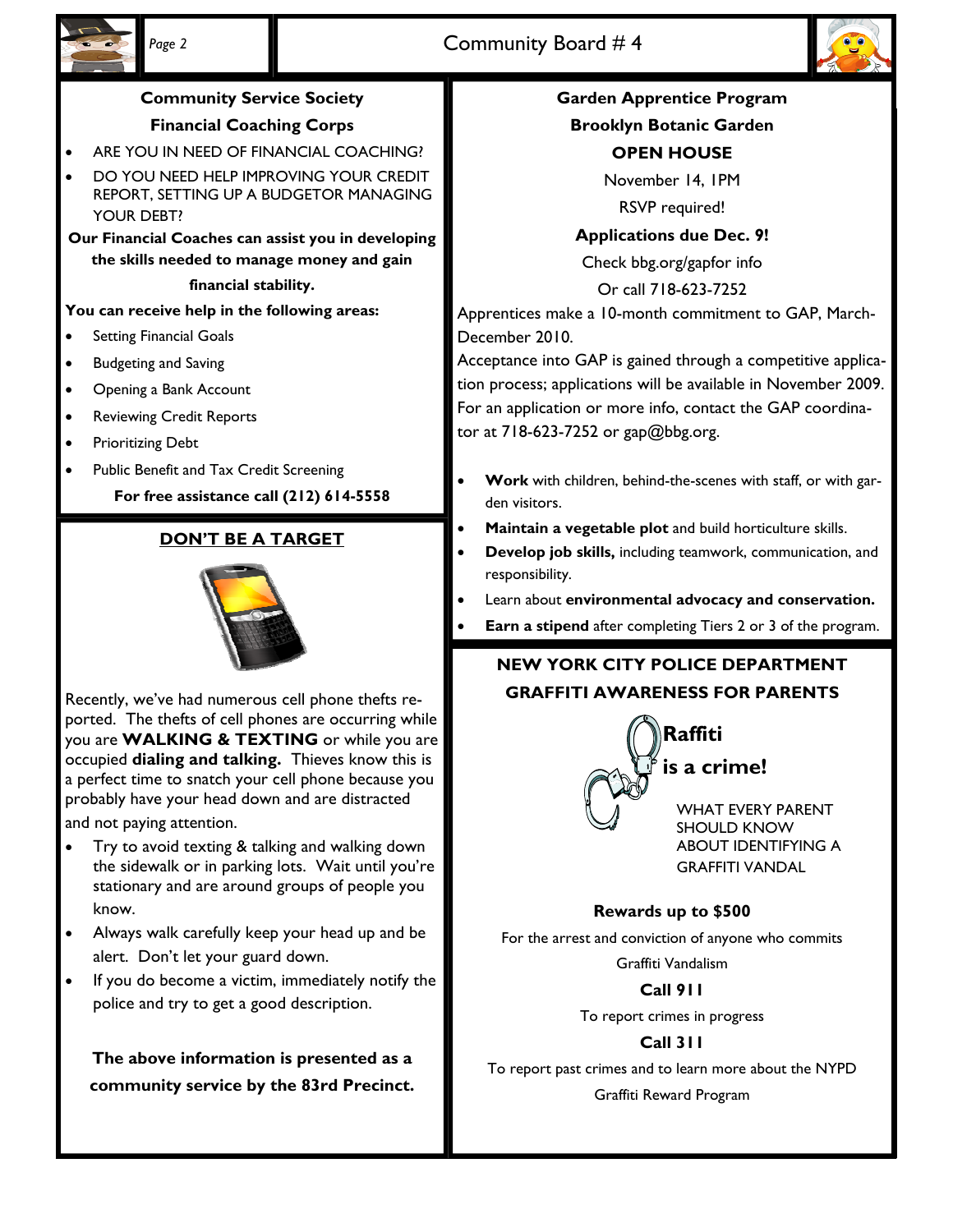



**NEW YORK CITY HEALTH AND HHC CORPORATION** 

#### **nyc.gov/hhc**

# **Notice of FY 2010**

## **Annual Public Meetings**

The Board of Directors of the New York City Health and Hospitals Corporation invite you to attend its Fiscal Year 2010 Annual Public Meetings in accordance with 7384(10) of the HHC Enabling Act.

Following a report on the activities of the Corporation, the public is invited to make oral and/or written presentations. Allotted speaking time is FIVE (5) minutes. Speakers are asked to register in advance by writing or calling.

**Ms. Patricia Lockhart, Secretary to the Corporation, New York City** 

**Health and Hospitals Corporation,** 

#### **125 Worth Street, Room 519, New York, New York 10013**

#### **Telephone: 212-788-3360**

Various Interpreter and American sign language services may be available upon request in advance of registration deadlines. On-site registration will be available at each location on the day of the meeting beginning at 5:30 p.m. and ending at 6:30 p.m. Speakers who register in advance will be given priority on the speaking schedule. These events are Wheelchair accessible.

#### **BROOKLYN**

**Wednesday, December 2, 2009—6 PM Coney Island Hospital** 

2601 Ocean Parkway-Second Floor Auditorium Brooklyn, NY 11235 Advance Registration Deadline: 11/30/2009

### **QUEENS**

**Monday, November 23, 2009—6 PM Elmhurst Hospital Center**  79-01 Broadway Auditorium—Main Entrance—A1-22

Elmhurst, NY 11373 Advance Registration Deadline: 11/19/2009



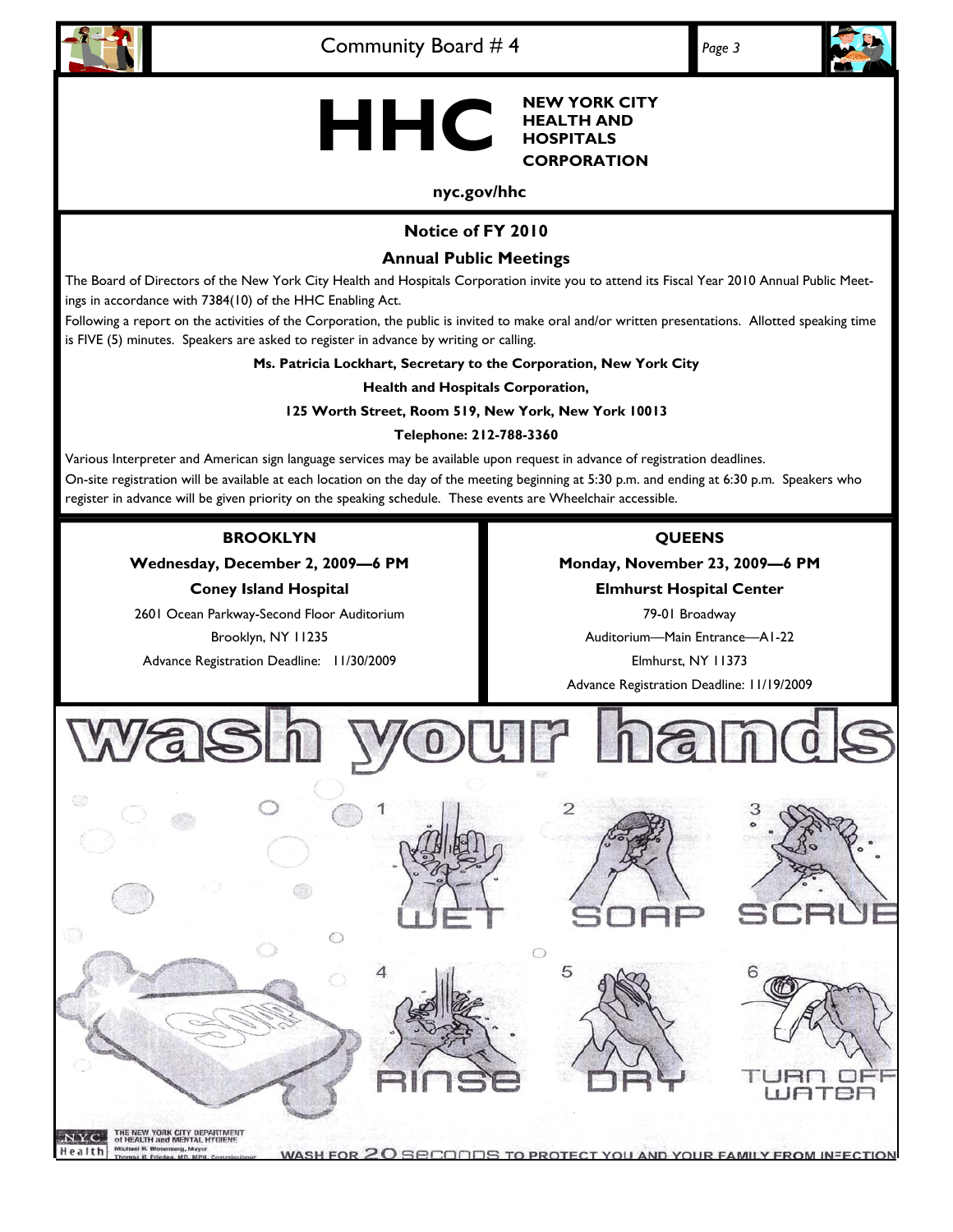